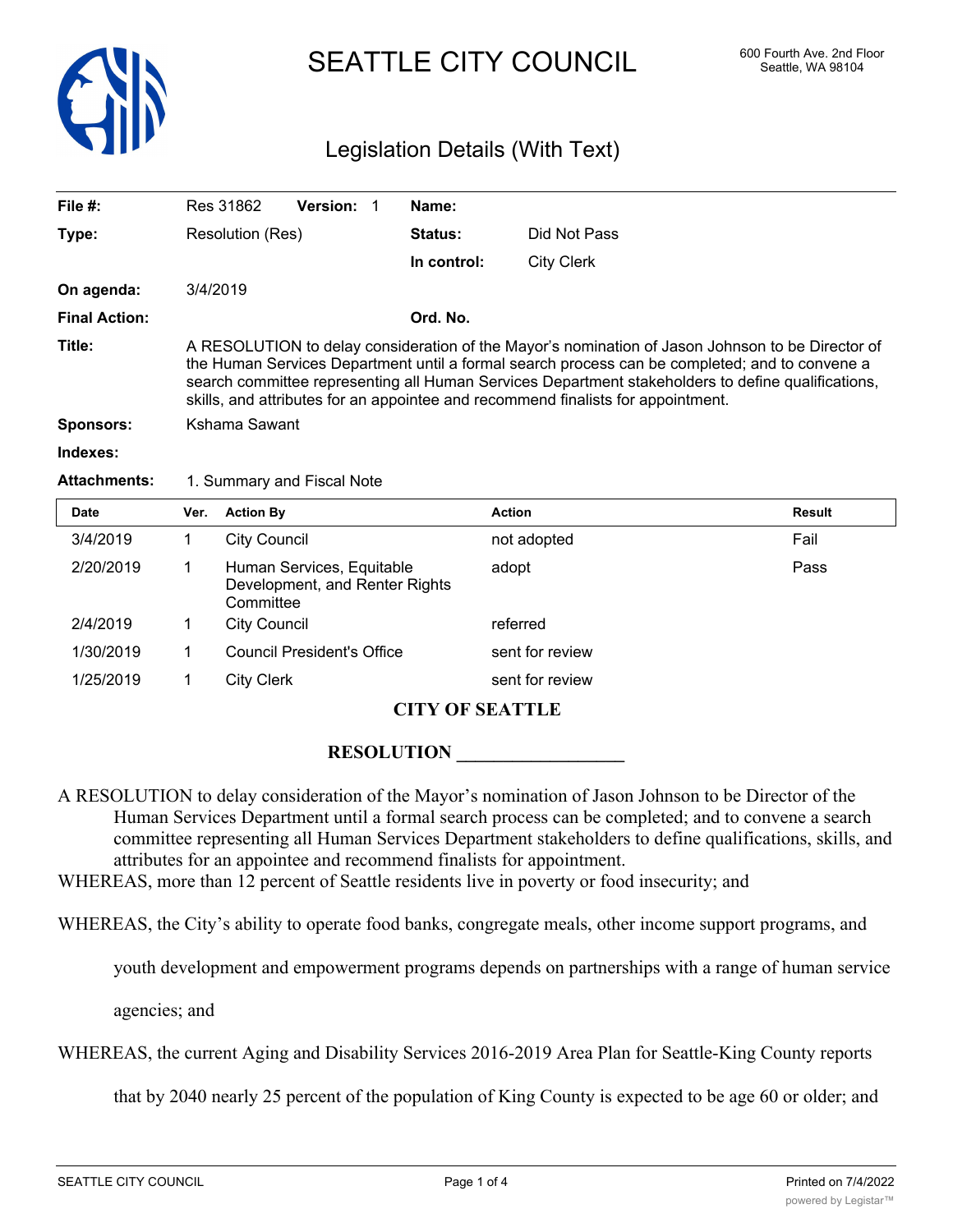- WHEREAS, the Human Services Department serves as the Area Agency on Aging for all of King County, relying heavily on non-profit partners to deliver services to older adults in the County; and
- WHEREAS, a state of emergency stemming from the number of individuals and families experiencing homelessness, particularly unsheltered homelessness, continues in Seattle with disproportionate impacts on people of color; and
- WHEREAS, communities that have ended homelessness have done so by fully engaging every stakeholder, including non-profit human services providers, individuals who have or are experiencing homelessness, City employees, civic leadership, government institutions, local businesses, and philanthropic institutions; and
- WHEREAS, the City has committed to eliminating institutional racism and racial and social disparities across key indicators of success, including health, education, criminal justice, and employment, as affirmed in Resolution 31164; and
- WHEREAS, on January 15, 2019, the Seattle Human Services Coalition provided a letter to the City Council asking the Council to return the nomination of Jason Johnson and request a full search process that would include integral participation of human services providers, program participants, Human Services Department employees, and other public partners; and
- WHEREAS, on January 24, 2019, 100 people came out to the Council's Human Services, Equitable Development, and Renter's Rights Committee meeting, and 35 people, including many employees of the Human Services Department, spoke out against the Council moving forward with this nomination and called for an open, inclusive search process; NOW, THEREFORE,

#### **BE IT RESOLVED BY THE CITY COUNCIL OF THE CITY OF SEATTLE THAT:**

Section 1. The City Council shall not take action on the nomination of the Director of the Human Services Department until a formal search process that comports with the goals and priorities of the City's Race and Social Justice Initiative is completed.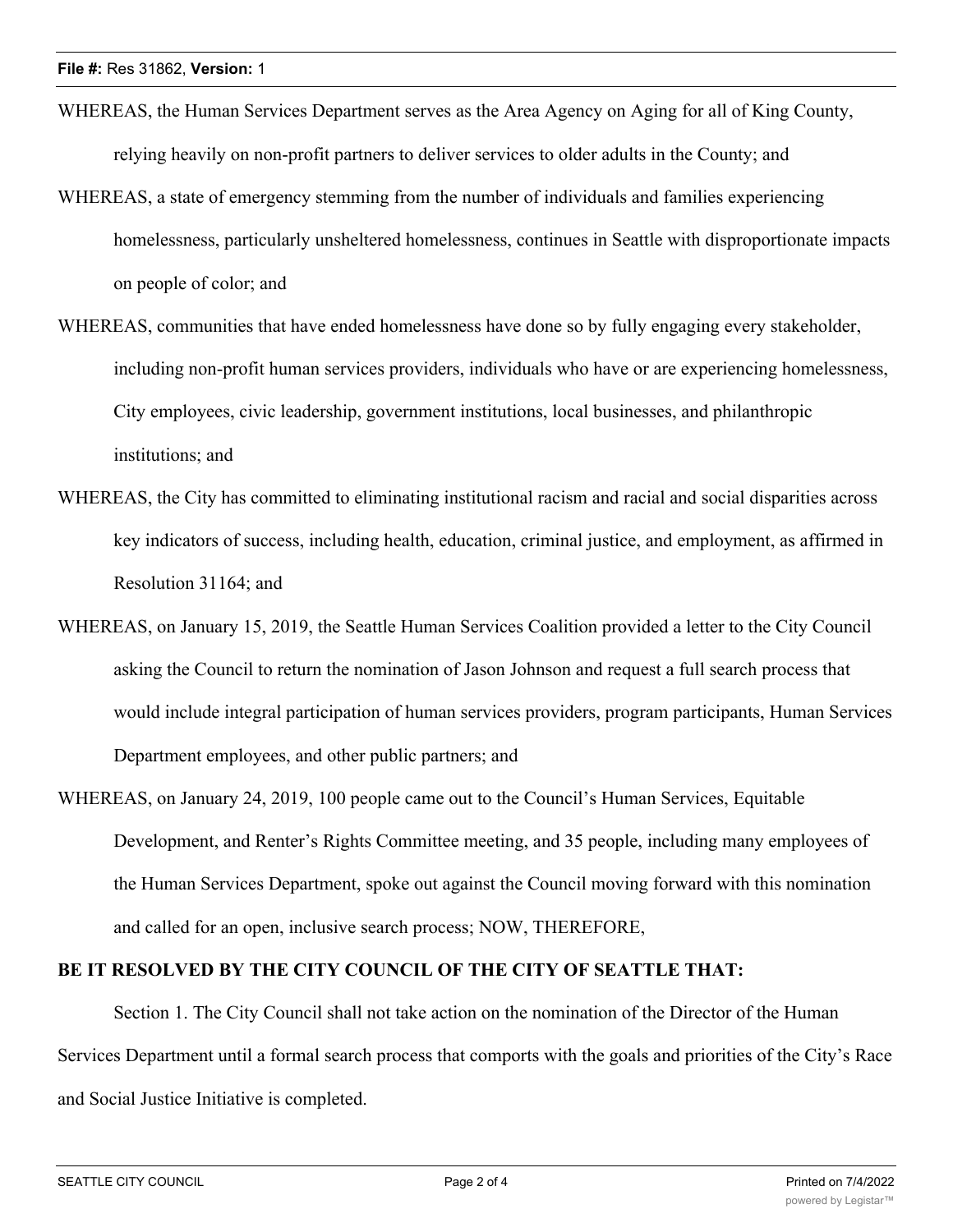#### **File #:** Res 31862, **Version:** 1

Section 2. The Council requests that the Mayor convene a search committee that includes representatives of non-profit human services providers, individuals who have or are experiencing homelessness and other clients of the Human Services Department, and employees in the Human Services Department. Representatives of Human Services Department employees should be selected by PROTEC 17 and the Human Services Department Change Team and Caucuses. The search committee should consider the qualifications, skills, and attributes sought in the next Director of the Human Services Department necessary to effectively lead the Human Services Department in carrying out its mission and meeting statutory requirements for the department, including, but not limited to, expertise in:

1. Serving low-income populations and populations at risk for or experiencing

homelessness;

2. Addressing institutional discrimination and racial disparities;

3. Incorporating the principles of the City's Race and Social Justice Initiative in leading and managing staff;

4. Managing large institutions; and

5. Promoting continuous improvement in serving the needs of Seattle residents.

Adopted by the City Council the day of 3019, and signed by me in open session in authentication of its adoption this day of  $\qquad \qquad$ , 2019.

President \_\_\_\_\_\_\_\_\_\_\_\_ of the City Council

Filed by me this day of , 2019.